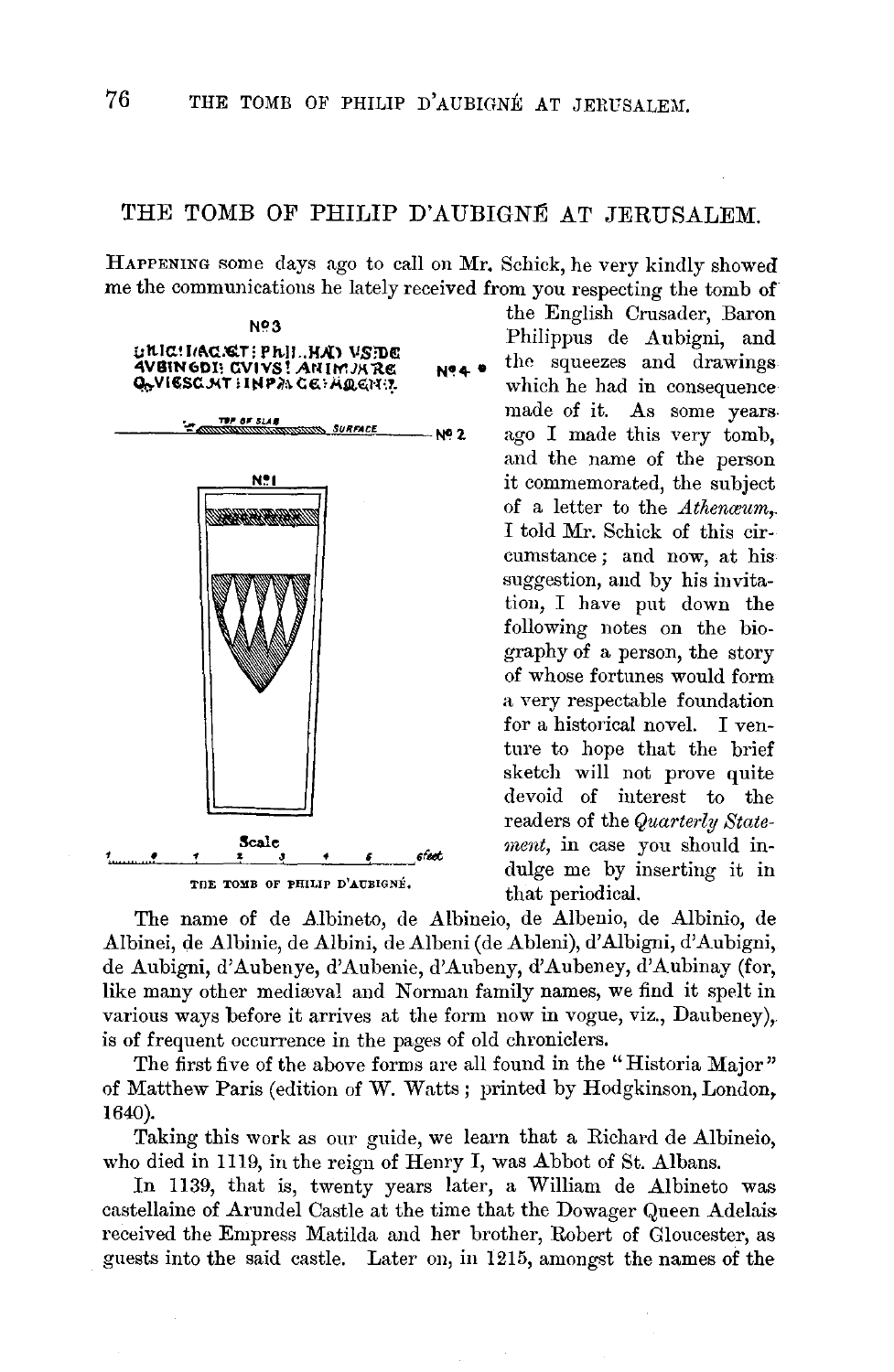nobles who wrested from John Lackland the celebrated Great Charter of Runnymede, that of Philippus de Albeneio (p. 255) or Philippus de Ableni, probably a misprint for de Albeni (p. 262), occurs, and later historical notices seem to indicate that the tombstone in question marks his grave. The events of the reign of John are, I presume, familiar to every English school-child ; it will therefore suffice if I remark, that as he never intended to abide by the terms of the Great Charter he hired a body of foreign mercenaries, and began a war against the barons by laying siege to Rochester Castle, which he captured, in spite of the gallantry of its defenders under Baron William de Albineto, styled by the old historian " vir nobilis et per omnia laudabilis strenuus et in rebus bellicis expertus." As for the garrison, he killed those among them who were of the highest rank, amongst whom were William and Odinevellus de Albineto. During his desolating march northwards, Philippus de Albeneio=Albeneto was with others compelled to accompany him (p. 274). The castle of  $Belvers = (Belvedere) = Belvoir = Beauvoir fell$  into the tyrant's hands, its keys being surrendered by Nicolas de Albineto, son of William, who hoped by so doing to save the life of his captive father (p. 275). After the death of John, Phillippus de Albineio was present at the coronation of his son, Henry Ill of Winchester, a child of eight years of age, whose training was entrusted to his care during the protectorship of the able Earl of Pembroke. He was likewise present at the relief of Lincoln, and the decisive battle in May, 1217 (pp. 289, 295, 298). The Earl of Pembroke died in 1219, and in 1222 Baron (p. 295) Philippus de Albeneio $=$ " the English crusading Knight, Philip d'Aubeney (see footnote to page 155 of the reprint of the article "Crusades," by the late Major Proctor, R.E., in the *Encyclopedia Metropolitana,* Richard Griffin & Co., London and Glasgow, 1854), the valiant soldier of honourable and commendable manners, the most faithful teacher and tutor of the King of England, "miles strenuus, ac morum honestate commendabilis, Regisque Anglorum magister et eruditor fidelissimus" (p. 313), having resigned his office of Royal tutor (the King was in the following year declared of age to govern for himself), took his sword and lance and his trusty Norman shield, with its escutcheon of four fusils, and joined one of the expeditions accessory to the Fifth Crusade.

A letter of his to his old friend and brother in arms, Ralph, Earl of Chester and Lincoln, who had taken the Cross at the commencement of the Crusade, but who had returned to England after the capture of Damietta in 1218 (p. 303), is still extant (p. 313). In this letter he tells how, after leaving Marseilles, the band of Crusaders approached Damietta, but were met by many vessels leaving that port in consequence of the disastrous issue of the campaign led by the Papal Legate, which resulted in the -evacuation of Damietta. These tidings were, of course, grievous to the pious soldier and his comrades. "Quando vero hos rumores audivimus magnum dolorem habuimus, sicut omnes Christiani habere debent." After due deliberation it was resolved to steer for Acre, which was reached in due time. During his residence of fourteen years (1222-1236) in Palestine